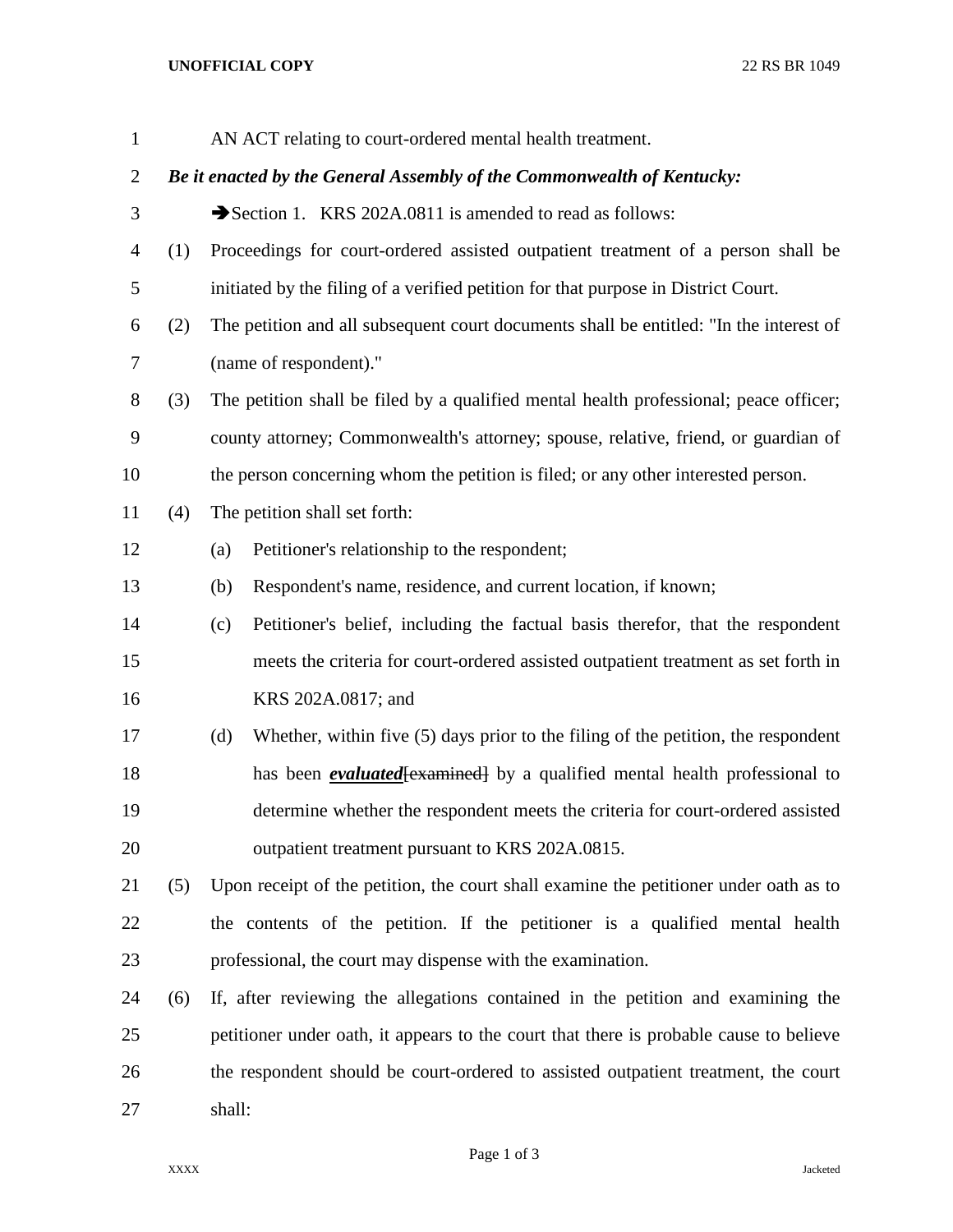## **UNOFFICIAL COPY** 22 RS BR 1049

| $\mathbf{1}$   | (a) | Order the respondent to be <i>evaluated</i> [examined] without unnecessary delay by     |
|----------------|-----|-----------------------------------------------------------------------------------------|
| 2              |     | a qualified mental health professional to determine whether the respondent              |
| 3              |     | meets the criteria for court-ordered assisted outpatient treatment set forth in         |
| $\overline{4}$ |     | KRS 202A.0815, unless the court has already received the certified findings of          |
| 5              |     | such an <i>evaluation</i> [examination] conducted no earlier than five $(5)$ days prior |
| 6              |     | to the filing of the petition. The qualified mental health professional shall           |
| $\tau$         |     | certify his or her findings to the court within seventy-two (72) hours from             |
| 8              |     | <i>receipt of the order</i> , excluding weekends and holidays; and                      |
|                |     |                                                                                         |

- (b) Set a date for a hearing within six (6) days from the date of the *filing of the petition*[examination] under the provisions of this section, excluding weekends and holidays, to determine if the respondent should be court-ordered to assisted outpatient treatment.
- (7) If the court finds there is no probable cause to believe the respondent should be court-ordered to assisted outpatient treatment, the proceedings against the respondent shall be dismissed.

16 Section 2. KRS 202A.0815 is amended to read as follows:

 No person shall be court-ordered to assisted outpatient mental health treatment unless the person:

- (1) [Has been involuntarily hospitalized pursuant to KRS 202A.051 at least two (2) 20 times in the past twenty-four (24) months;
- 21  $(2)$  Is diagnosed with a serious mental illness;
- *(2)*[(3)] *Has a history of repeated nonadherence with mental health treatment, which has:*
- *(a) At least twice within the last forty-eight (48) months, been a significant factor in necessitating hospitalization or arrest of the person; or*
- *(b) Within the last twenty-four (24) months, resulted in an act, threat, or attempt at serious physical harm to self or others;*